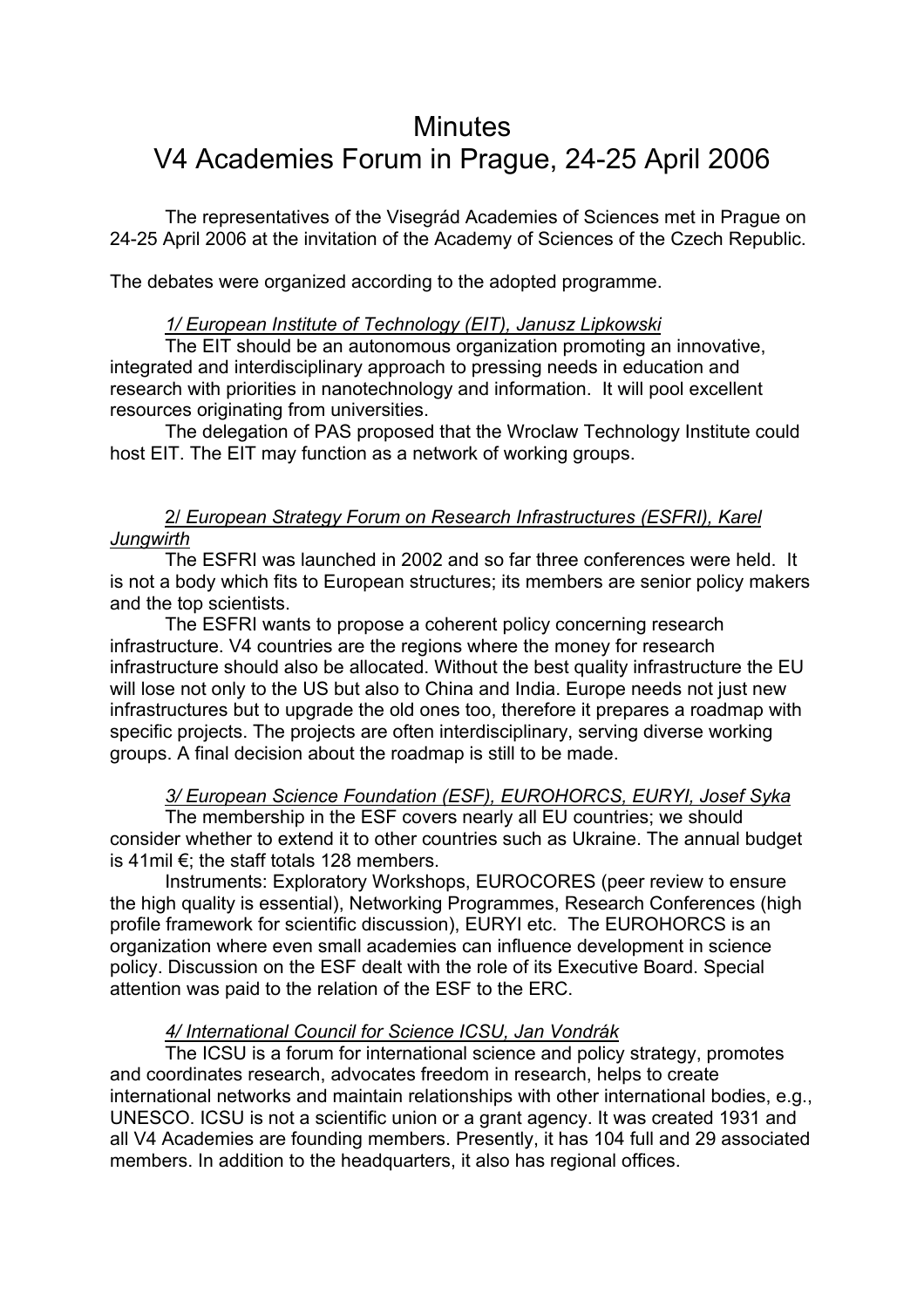Major strategic activities: planning and coordinating research, global environmental research, energy, human health, new scientific horizons, etc. Recent activities: strengthening the universality of science, data and information, intellectual property, science and society, responsibility for the conduct of science.

## *5/ Summer Schools for Young Scientists, Andrzej B. Legocki*

There were three schools of this kind last year and this year three other conferences are planned by PAS.

 The HAS will organize several summer schools, too. It was agreed that it seems to be important to spread the information concerning the summer schools organized by the V4 Academies among them.

## *6/ Young Researcher Award in Structural and Evolutionary Biology*

For the second time four outstanding young researchers from the Visegrád Academies received awards. J. Drahoš introduced these researchers and their studies:

 David Sedmera (ACSR) presented his study: *Achievements in the field of cardiovascular developmental morphology; comparative cardiovascular morphology and physiology,* dealing with function of the heart in different animal models.

 Péter Takács (HAS) presented his study entitled: *Ichtiological Research on Foothill and Lowland Situated Watercourses in Hungary*, which concerned genetic differences among species in diverse geographical location.

 Janusz Marek Bujnicki (PAS) presented his work: *Protein Structure Prediction and Evolution of Restriction Enzymes and Other Nucleases,* which deals with molecular genetics, specifically with evolution of enzymes.

Markéta Derdáková (SAS) presented her work: *Diversity of Borrelia Bugdorferi S.L. and Members of Family Anaplasmataceae in I. Ricinus Ticks,* on emerging bacterial patogenes circulated by ticks.

 The award includes active participation in a top-level European scientific conference, the cost of which will be covered by the home Academy.

# *7/ CEJSH, evaluation of the Journal (2004-2006), Ľubomír Falťan*

The independent experts have positively evaluated CEJSH as a low-cost (total 15 000 EUR, substantially co-financed by IVF), a rapidly developing (ca 2400 English abstracts recorded) e-journal increasing international visibility of papers published in V4 countries, constantly growing number of the CEJSH web-page visitors amounting to 37 000 per month. It was suggested to make an agreement on transliteration of surnames and other matters.

It was decided, therefore, to continue and support the CEJSH activities; its extension to neighbour countries e.g. Ukraine, Latvia, Moldova is encouraged as well. The efforts of the CEJSH Editorial Board led by Doctor J. Kornacki aimed at the journal development are highly appreciated. The representatives of V4 Academies declared their consensus to continue participation in the project.

# *8/ 2nd World Science Forum (Budapest 2005), Attila Meskó*

Inspired by the success and the impact of the World Conference on Science in 1999, HAS, in partnership with UNESCO and ICSU, established a conference series on science with the title World Science Forum. The first WSF in 2003 put emphasis on dialogue: *Knowledge and Society*". The second World Science Forum during November 2005 focussed on "Knowledge, ethics and responsibility".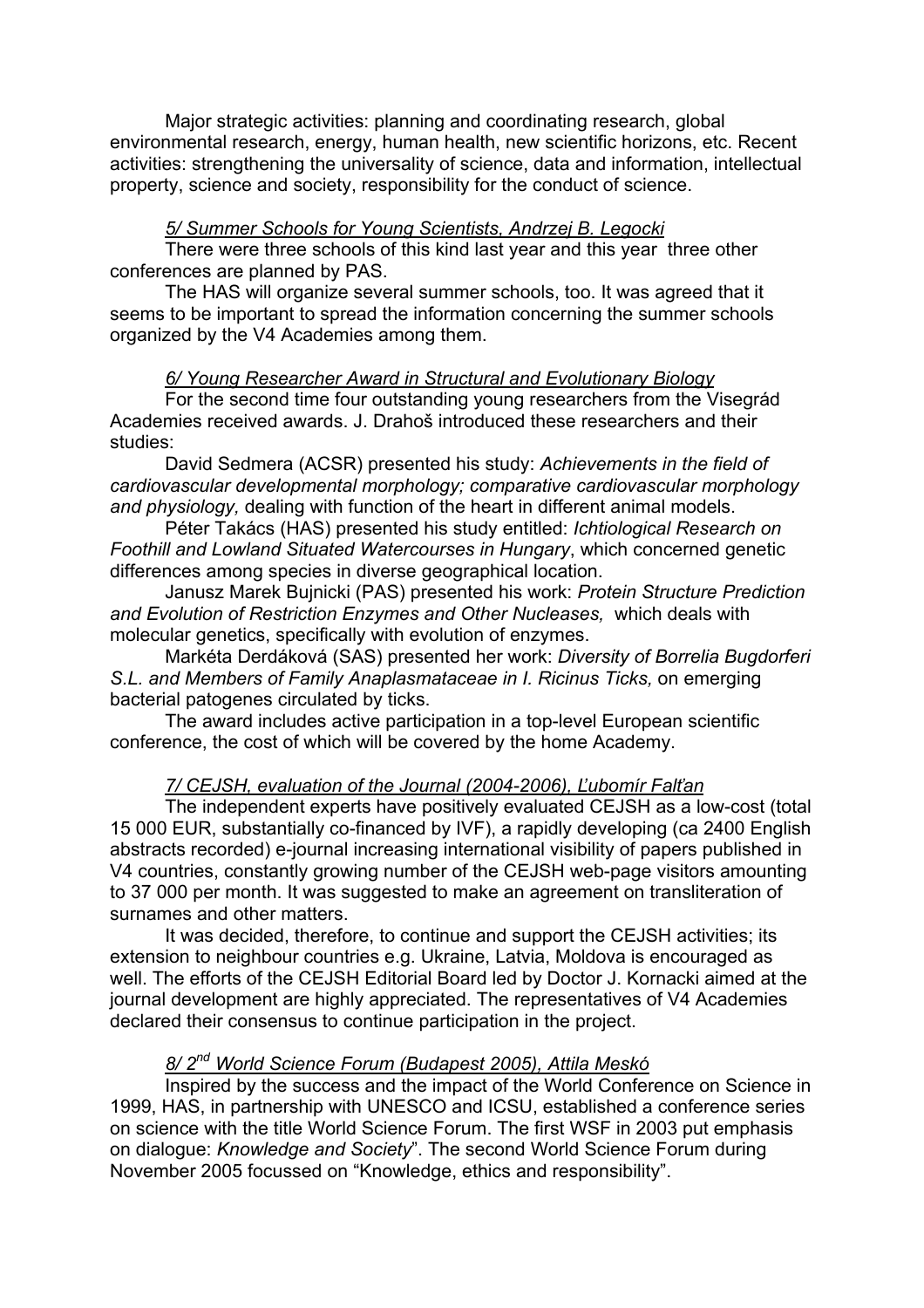Scientists, politicians, businessmen and decision-makers have a common task to reduce the gap between knowledge and society. The scientific approach should consider also the ethical aspects. The ethical problems may be truly global in scale and, in some cases, unprecedented in character. For these reasons, the social responsibilities and ethical dimensions of science deserve renewed attention. Science has the potential to change the world for the better and to make human life satisfying and happy. Scientists have the moral duty of making sure that knowledge is used properly, keeping in mind that inappropriate use of science has negative effects, and creates ethical problems.

Promotion of dialogue and cooperation not only between South–North, but also e.g. South-South, with the business world and with the young generation, was a notable success of the Forum.

*Investing in Science – Investing in the Future* will be the topic of the next WSF in 2007. The V4 representatives are all welcome there.

## *9/ Frontiers of Science, Andrzej Legocki*

The president of the PAS reported on the UK-V4 Frontiers of Science meeting which will be organized in February 2007. A schedule of preparations to the Frontiers of Science was presented to the participants. The next organizational meeting will take place on 22 June 2006 in Prague. The following persons form tentatively the organizing committee: C. Mundell (UK), P. Španěl (CZ), M. Konacki (PL), J. Jaworski (PL), N. Žilka (SK), and G. Woener (HU), R. Kyska (SK), coordinators: R. Cooper (UK), P. Gierycz (PL).

It was stated that the scientific disciplines of the FoS meeting are not defined clearly. There were also questions concerning the procedures upon which the members of the organizational committee had been nominated, as well, as the rules of nominating the participants.

#### *10/ Preparation of a Common Document and Creation of the Visegrád Academies websites*

Conclusions of the V4 Academies meeting will be published in a common declaration (enclosed). The declaration, signed by presidents of the Academies, will be addressed to the presidents of our republics and other top politicians. The major topics of it are: 7FP, CIP, EIT, ERC.

Another means of communication will be the V4 internet website. The Academy of Sciences of the Czech Republic will be responsible for launching the website. Each of the V4 Academies should deliver the information for the website, previously accepted by the Academy's President, to J. Palouš who will coordinate its construction. The deadline for sending the information is the end of May. Each Academy will nominate a person responsible for the V4 website. One of the items for the website will be the common declaration as above and CEJSH. The name of the website will be *Visegrád Academies*.

#### *11/ European Security Research Advisory Board, Štefan Luby*

The ESRAB is a part of the FP7. Boarder security, antiterrorism, crisis management etc. are the main areas of research. It also involves research in psychology, social sciences, as well as in information technologies, nanotechnology, cryptography, decontamination, and power resources. The roadmap, visions will be prepared in the coming months, as well as development of ideas and ethics. Professor Luby consented to report on the work of the ESRAB to the V4 Academies.